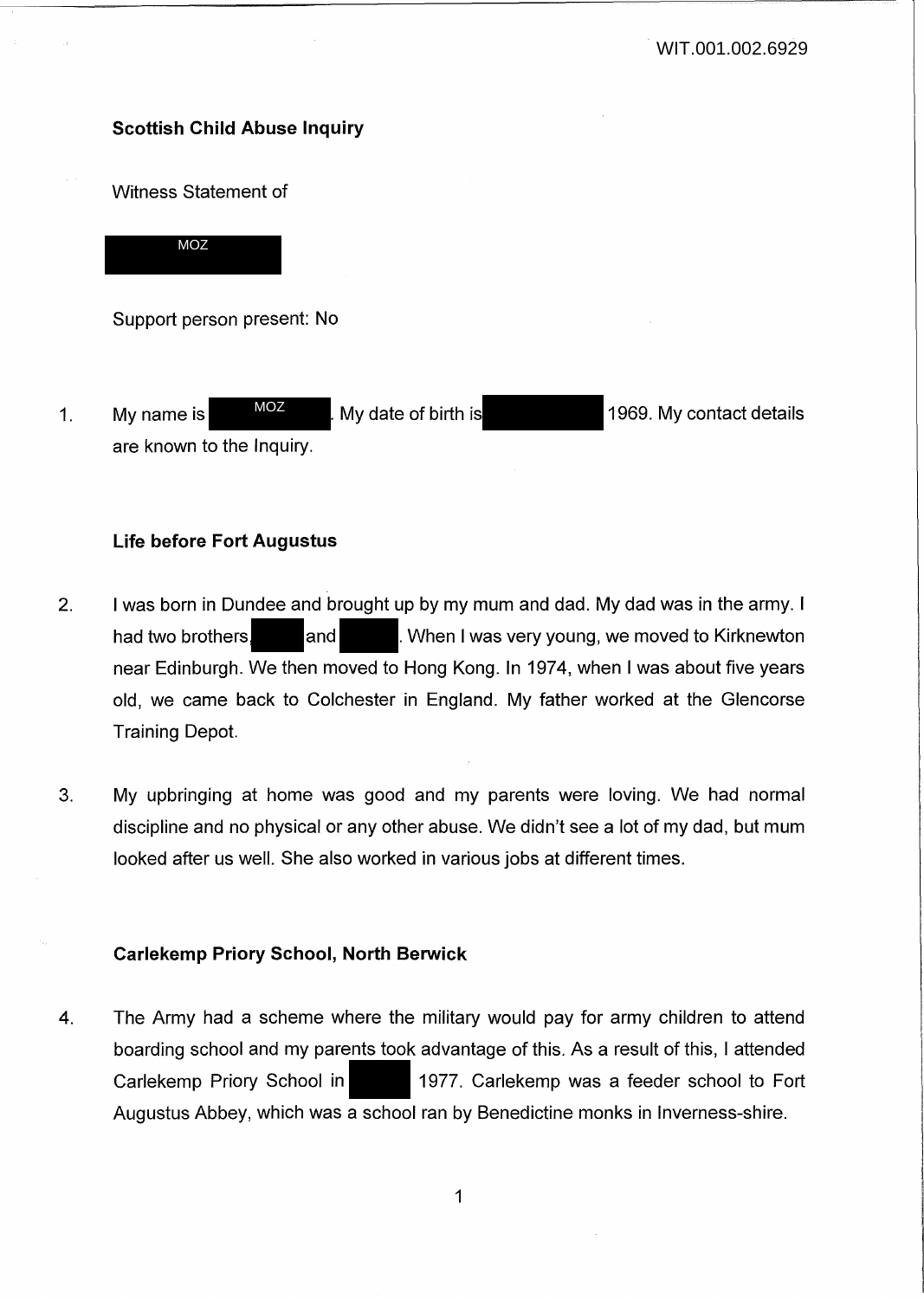5. I was treated well at Carlekemp. I was not due to go to Fort Augustus until I was eleven, but Carlekemp closed down after I'd been there for a year or so. I was therefore transferred to Fort Augustus at the age of six or seven and remained there until I was fourteen. When I had been at Fort Augustus for about a year, my brother also started at the school.

### **Fort Augustus Abbey School, Inverness-shire**

### **Staff**

- 6. The staff I can recall at Fort Augustus are Ian Keith and MEV who were teachers and wore civilian clothes. Ms Onni or Oggi was an Italian lady in charge of the lodge where the younger boys and dormitories were. She later left to become a nun. MZV
- 7. The monks wore black habits with hoods. I can remember Father  $\frac{MFC}{NTC}$  who was the housemaster in charge of Calder House. He was also a teacher for the younger boys. Father MRQ was in charge of Lovat House and Father MFG was in charge of Vaughan House. Father MFC took over this role when Father MFG died. Father MER took over at Calder House whilst I was there. I was in Vaughan House. MFC MRQ
- 8. There was an lady who was the Shell and She lived upstairs in the lodge, which was a separate building for the junior school. I can't remember her name, but she was in her fifties or sixties, small and stout with brown curly hair and she had an accent.

#### Pupils

9. The other pupils I can remember are ,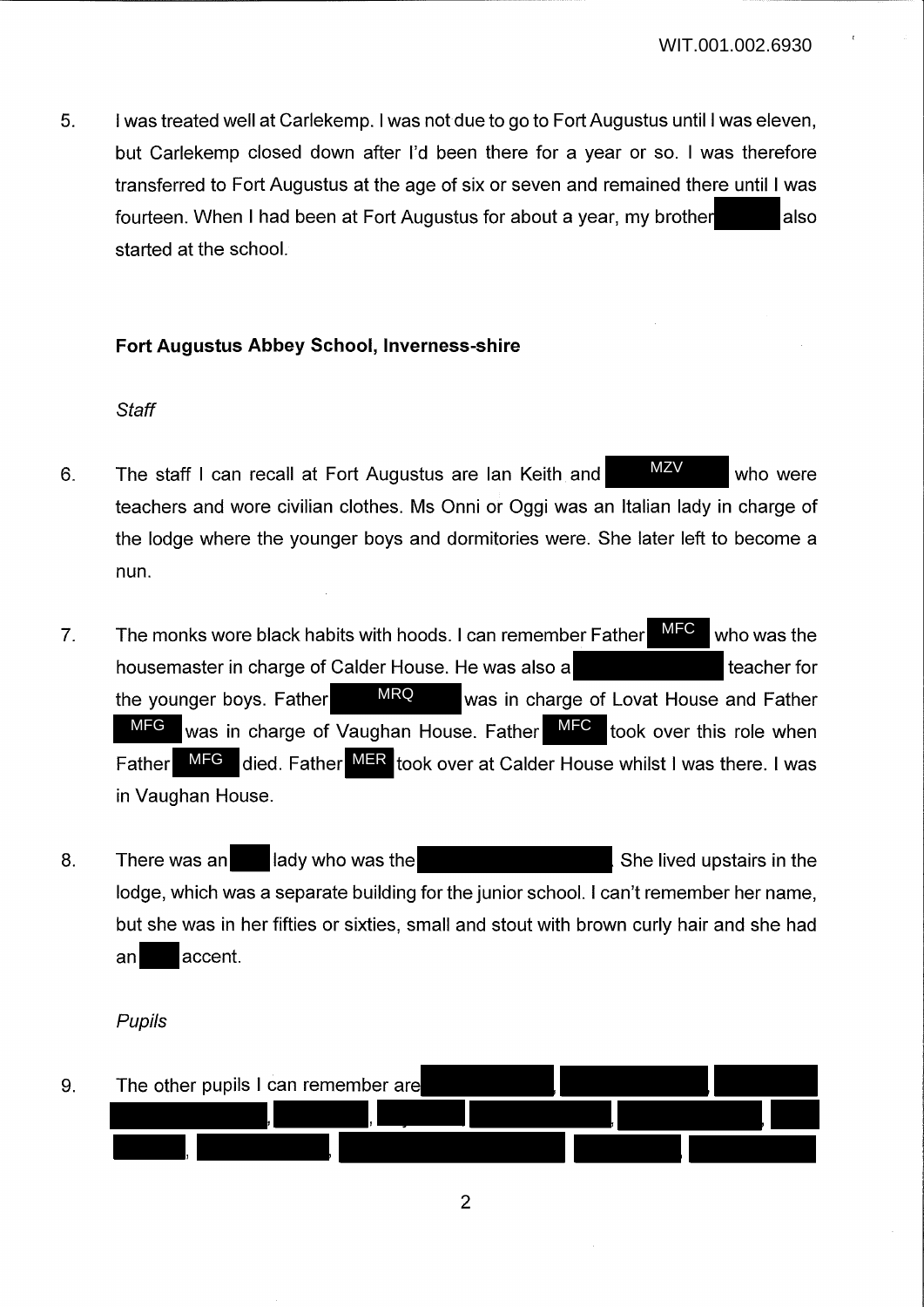and I was particularly friendly with and

10. Fort Augustus had a strong religious theme and we attended church all the time. I was one of the candle bearers for the services. We went to confession from the age of eleven or twelve. We were encouraged to talk about "impure thoughts" at confession, such as masturbation.

## **Abuse at Fort Augustus**

### Physical abuse

- 11. Father MFC was one of the youngest monks at the school, but he was one of the more senior ones, probably **He had an aggressive** had an aggressive demeanour and most of the boys, including me, were scared stiff of him. He was in his forties, six foot tall, well-built and had a bald head. He wore glasses. Father MFC
- 12. I have early memories of Fort Augustus from when I first got there at the age of six or seven. Some of my early memories of Fort Augustus were when I was brushing my teeth with the contract of the state of the contract of the contract of the contract of the contract of the contract of the contract of the contract of the contract of the contract of the contract of the contract of the co Father MFC became very aggressive and said that he would "hit us and hit us bloody hard". Some other early memories were that if we spoke in the dormitory, we would be made to kneel down in the corridor by Father  $\overline{\phantom{a}^{\text{MFC}}}$  and others. It was very humiliating as we had to kneel down and face the wall whilst other children would be walking past.
- 13. Between the ages of seven and eleven, I was regularly sent to Father  $\frac{MFC}{N}$  is office to get the belt. His room was situated at the main staircase to the first floor. You went through the double doors, turned left and it was the second door on the right. Inside the office there was a roll top desk. Father  $MFG$  and Father  $MRC$  also had offices on that floor. Father  $\frac{\textsf{MFC}}{\textsf{MFC}}$  had the belt hanging down from the desk, out of sight. MFG MRQ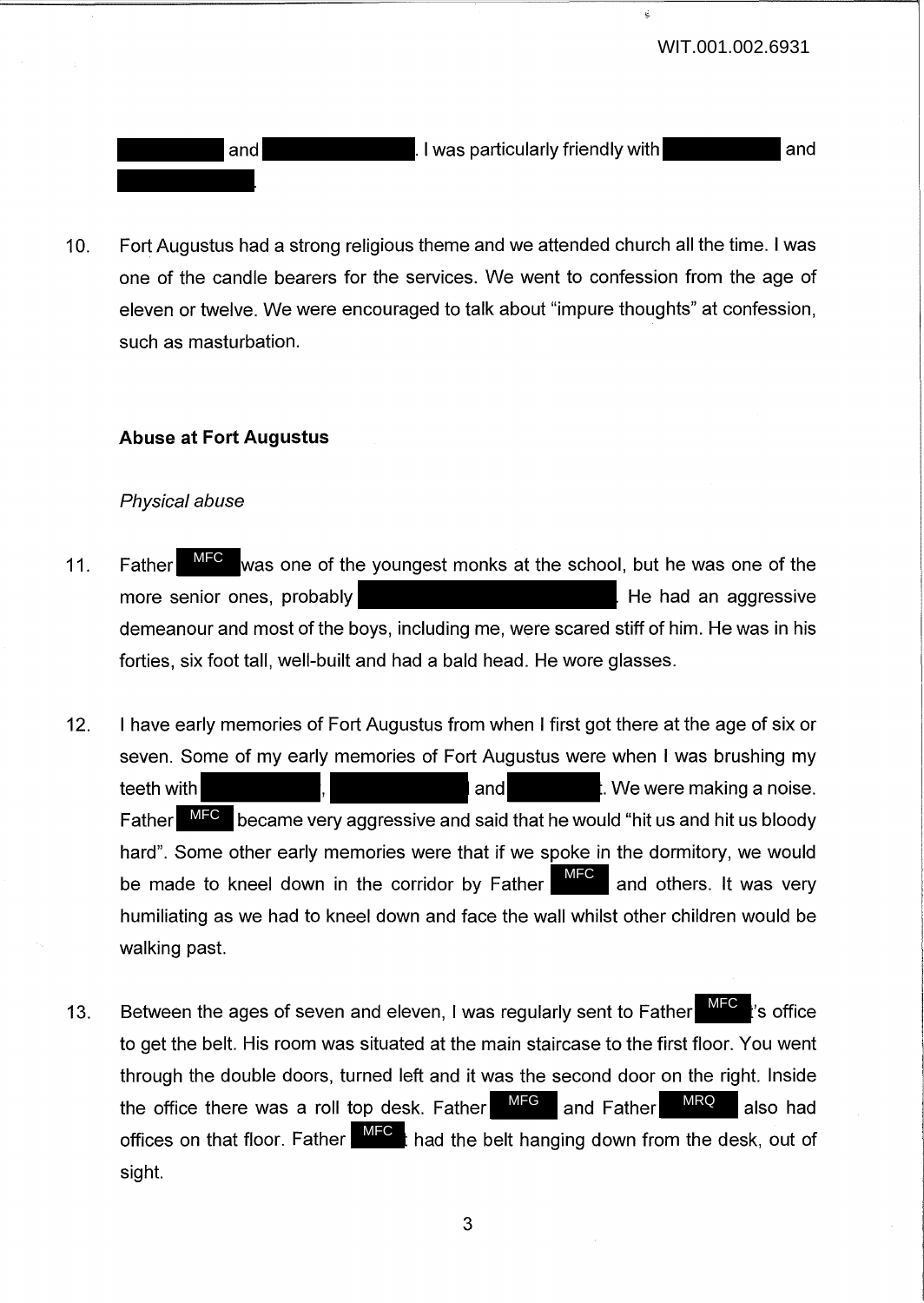- 14. You could be sent to see Father MFC for any reason at all, such as talking in class. You could be sent there by a prefect or another brother as well as by Father himself. On each occasion, you would be given a minimum of three strikes of the belt on outstretched palm of each hand, changing hands when he gave you the signal to do so. Sometimes, it could be six strikes on each hand. MFC
- 15. Sometimes, Father **WHO** would hit you in quick succession, raising his hand to shoulder level. Sometimes, if he was in a bad mood, he would use more force, raising his arm above his head to hit you. The strikes would sting my hand and leave red marks. I would try not to cry, but sometimes I did. MFC
- 16. You could get the belt at lunchtime, in the evening and at the weekends. Father took me for but there was no physical abuse during lessons as everybody behaved because they were scared stiff. The frequency of the abuse was two to three times a week. Sometimes, there could be nothing for a week and then it would start up again. It was more frequent when I was between seven and eleven years old. It had tailed off by the time I left at the age of fourteen, but it still occurred. MFC
- 17. I recall a matron called Mrs Uttley being in charge when I was a senior pupil in the lodge. She was in charge of waking everyone up for breakfast. I think I was about ten years old at the time. There was a boy named who was mucking around in the line. I told him to get to the back of the line. I did this in front of Mrs Uttley.
- 18. When I got to breakfast, Father  $\frac{MFC}{NFG}$  was sitting at the head of the table, on the tables above ours. I had to report to his room after breakfast. Father  $\blacksquare$  was shouting in front of Mrs Uttley. I could not believe that she wasn't telling Father what had really happened and that she had witnessed misbehaving. When I got to breakfast, Father MFC MFC MFC
- 19. I was terrified when I went to Father **III is the State of the indefinition**'s room after breakfast. He immediately went for his belt. He would never tell you how many strikes of the belt you would receive. He started belting one hand and you had to let him do it until he told you to change hands. I remember that I got three on each hand on that occasion. I had MFC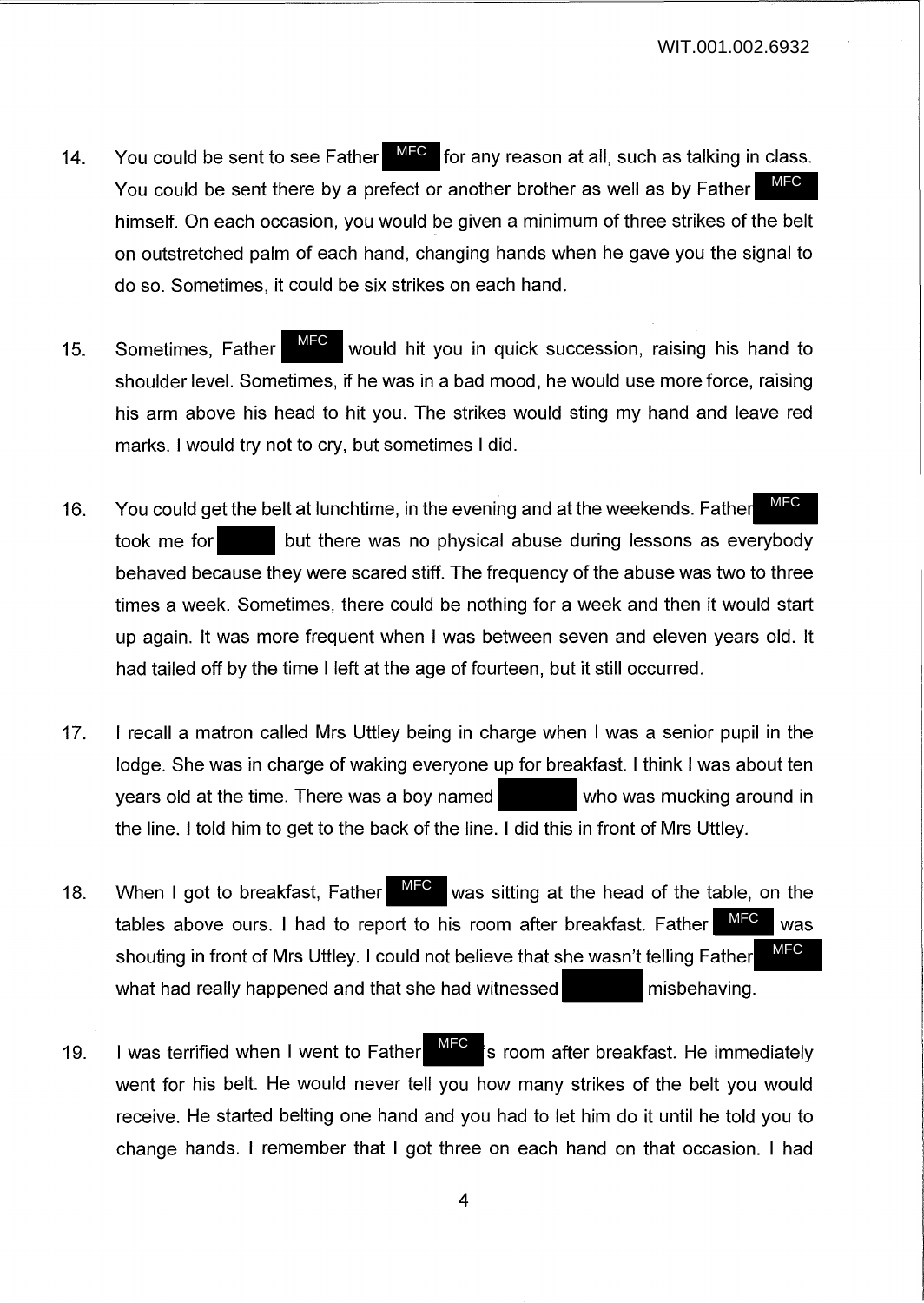received the belt from Father MFC before, but this time it was different. He had never given me the belt so ferociously before. This time he was very angry and he was hitting me with all his might, raising his hand above his shoulder.

- 20. When I was nine or ten, I was punished for being cheeky to a prefect. The prefect's names was  $\blacksquare$  When I was sent to Father  $\blacksquare$  is office, I explained that I had been cheeky. By this time, I realised that Father MFC was in a particularly bad mood. This was one of the times that he beat me severely with six strikes on each hand. MFC
- 21. I regularly saw other children being physically abused. This added to the frightening nature of the place. It meant that I was always scared and on edge about what might happen next. It was like walking on egg shells all the time.
- 22. There was an occasion when my brother, had been fighting with a boy called They were sent to Father  $MFC$  for the belt. told me that whilst he stood and took the punishment, was terrified. He dropped to the floor and grabbed Father MFC by the legs, trying to get him not to belt him. Father MFC went mad and proceeded to belt all over his body as  $\blacksquare$  fell onto his legs, sobbing and pleading with him. MFC MFC
- 23. Another incident I recall is when gave gave a kicking. I was reading a book at the time and recall seeing with black eyes and his face cut. Father MFC was there and went mad. He took the boy away. It was later rumoured that he gave him a severe beating with the belt.
- 24. I recall Father **MFC** beating a boy up at a social event. These events happened once a week. There was an event where we got to go to the housemaster's office for tea and toast. While we were in Father  $\frac{MFC}{S}$  's office, a boy had been sent up for misbehaving. Father  $\blacksquare^{\text{MIEG}}$  started to belt the boy but he would not take it and fell to the floor in front of us. Father  $\frac{MFC}{H}$  then proceeded to lay into him whilst he was on the floor. I remember being absolutely terrified, watching this. Afterwards, Father carried on as if nothing had happened. MFC MFC MFC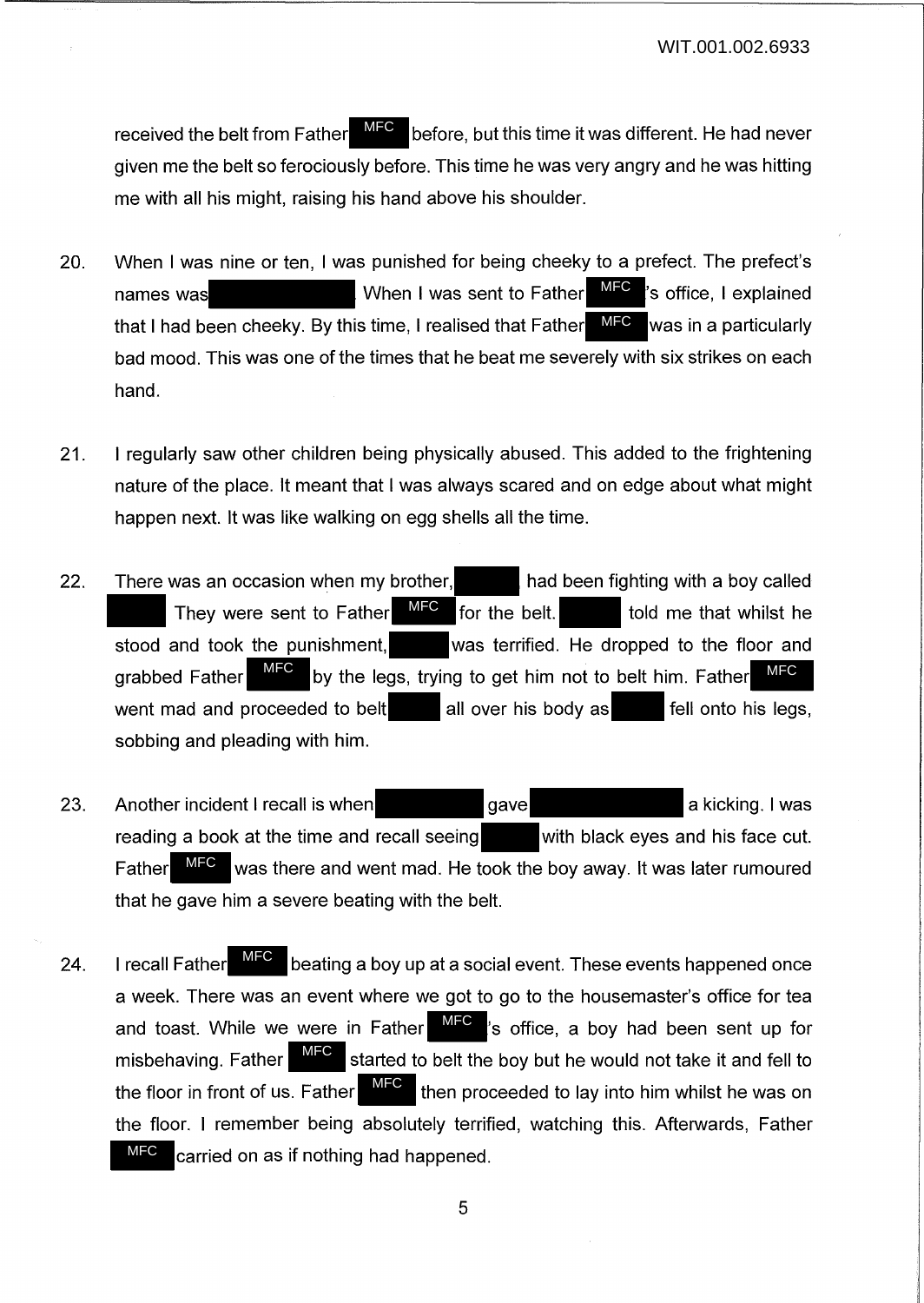- 25. On one occasion, I got the belt because I had been fighting with my brother over a rugby ball. We had been outside and Father MFC had seen us from the window. He shouted at me to get up to his room. He accused me of bullying my brother and he belted me. I knew I had to stand and take it. I had witnessed first-hand what happened to boys when moved their hands away. I knew he would lay into me if I moved.
- 26. The last occasion I can recall getting the belt was when I was thirteen or fourteen. I had just returned after the school holidays. The third years did not have their own common room. A common room was only available for the older fourth year children. My friends and I decided that we would make our own common room. We put tea and coffee in it. Father  $\overline{MFC}$  found out about this and told us that we were not to use the room. Somebody else then used the tea and coffee in the room. Father mad. He thought that we had disobeyed him. Four of us were summoned to his office, a guy called and myself. MFC <sub>went</sub>
- 27. Father MFC was shouting. We knew by the way he grabbed his belt that we were going to get it. He was uncontrollable and raging with anger. He belted first. I knew it was going to be bad and it was. I was left with terrible marks all the way up my wrists and arms. I think Father  $\frac{MTP}{N}$  must have known that he had really hurt me on this occasion. MFC MFC
- 28. About ten days later, I was caught smoking. There was a set punishment for smoking, which was six strikes on each hand, a £1 fine and a letter home to our parents. I was terrified of facing Father  $\overline{\phantom{a}^{\mathsf{MFC}}}$  and decided to run away with  $\overline{\phantom{a}}$ . We didn't get very far and were picked up by the police a few hours later and returned to the school. Father  $\overline{MFC}$  took us up to his room. He said to that he was a very good friend for sticking up for me. He said that would not be punished as he had only run away because he didn't want me to be by myself. I thought I was going to get completely hammered. However, on this occasion he deliberately gave me the softest belts ever. I think he realised that he had gone too far the week before and was afraid that I would tell my parents.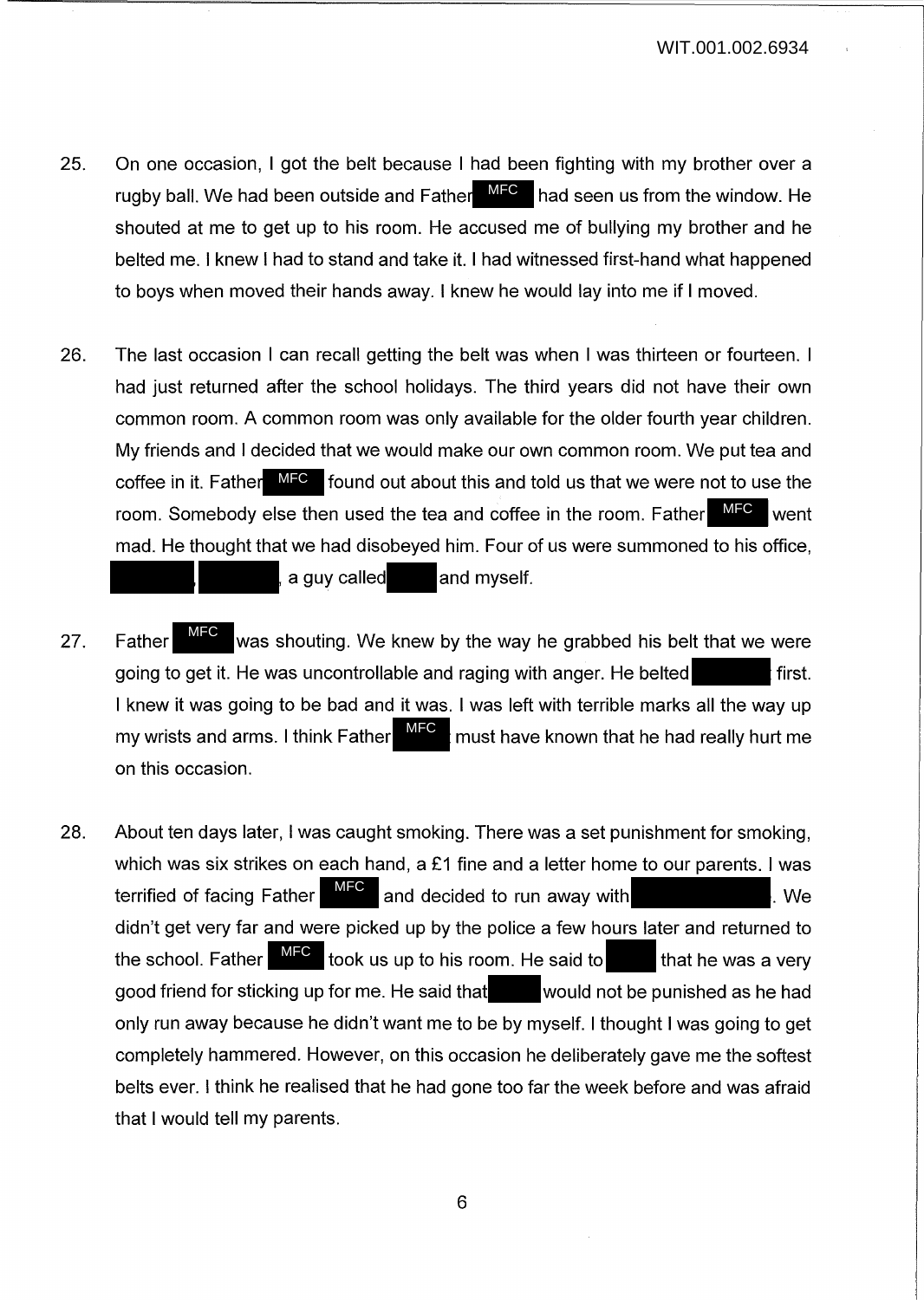- 29. In the village, I would regularly see Father  $\frac{MRQ}{T}$  fighting with a man called Joe. Joe had been shouting at boys going past. Father MRQ also dished out canings or punishments with the belt in his room. I never experienced this but was told by other lads that they had been caned. MRQ MRQ
- 30. I was also being bullied by and and the station were higher ranking officers than my dad.

### *Sexual abuse*

- 31. I experienced sexual abuse at Fort Augustus when I was about eight years old. I wet the bed whilst I was having a dream that I was playing and burst into the toilet. When I woke up, I realised that I had actually wet the bed. The came into the room in the morning. She realised that I had wet the bed and she said so in front of all the other boys. She told me to report to her room before going to bed that night, once I had my pyjamas on.
- 32. I reported to her room, which was upstairs in the lodge. She was sitting at her desk. She told me to take my pyjamas down, which I did so I was naked from the waist down. She then started to touch and fondle my penis and testicles, whilst saying to me, "Do you know what this is for?" and, "Do you know what these do?" She was rubbing and fondling my penis so that I got an erection. I told her that it was for weeing wee out of. She was grabbing and fondling my testicles. The whole thing lasted for about thirty seconds. I was terrified and thought she was doing it purely for punishment because I had wet the bed. I therefore never told anyone about this as it brought more embarrassment than having wet the bed. I kept it to myself. During the incident, I was mortified and totally embarrassed and confused. I didn't know it at the time, but looking back I look upon it as an incident of sexual abuse.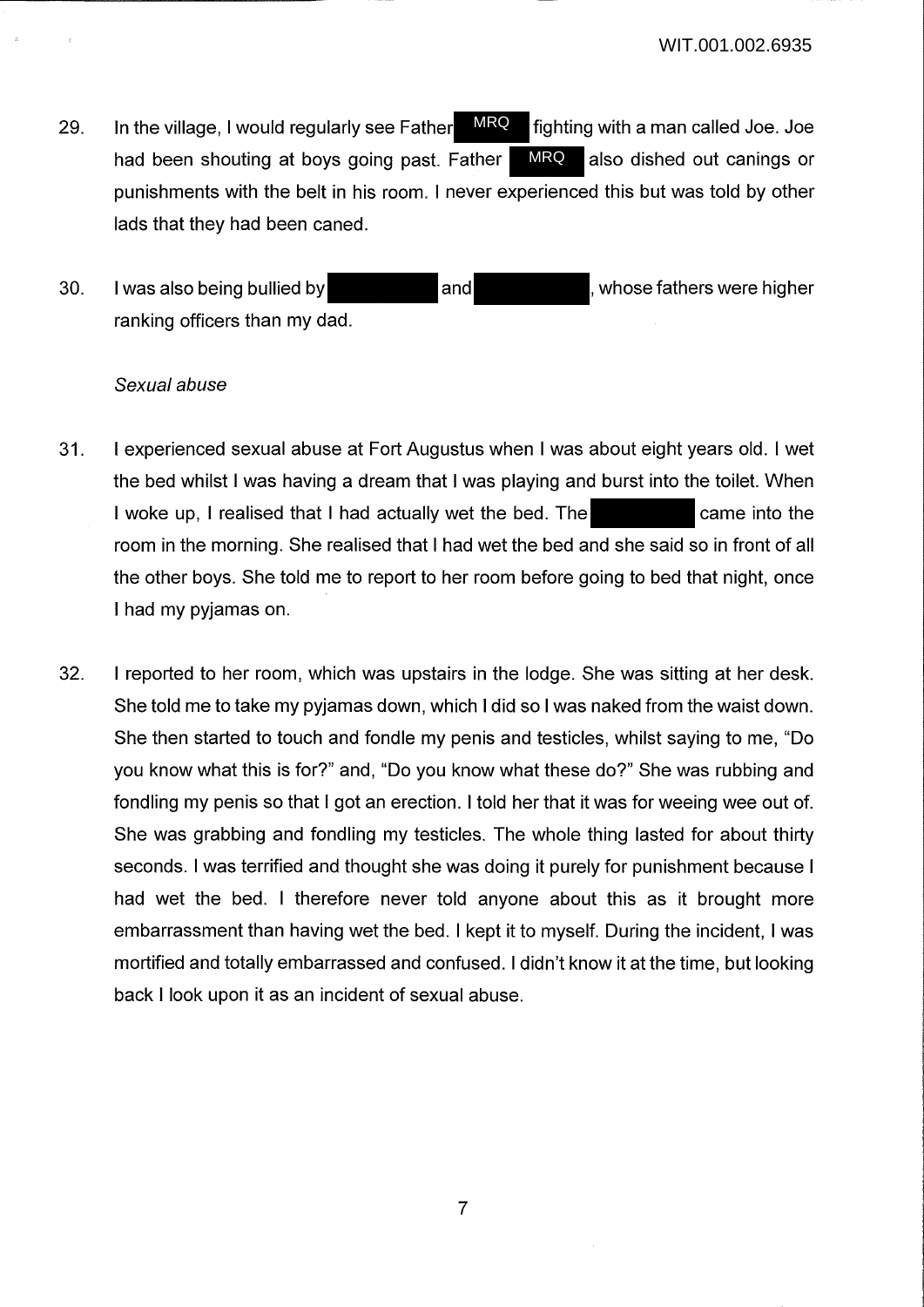### **Reporting of abuse at Fort Augustus**

33. During my time at Fort Augustus, I felt as if there was nobody to talk to about what was going on. All the staff were afraid of Father MFC, as were the Brothers.

### **Leaving Fort Augustus**

- 34. I left Fort Augustus when I was fourteen, as my parents could no longer afford for me to stay there. I had also had enough of the school by then anyway, particularly after the coffee incident.
- 35. I went to a normal school in Dundee, St. John's Secondary School. It was totally different. It was nowhere near as severe as Fort Augustus. There was no physical abuse. I used to wonder why anybody complained about anything at school, as they had no idea how different my experience had been at Fort Augustus.

### **Life after Fort Augustus**

- 36. I changed after Fort Augustus and turned into what I would describe as a "little shite". I was disruptive in school and generally not doing what I was told. I was cheeky and would talk back to my parents and teachers. There was talk of me being expelled from school because of my behaviour, but I stayed on and did my O'Levels. I then left school at the age of sixteen and went on Youth Training Scheme in joinery for six months. I joined the army in 1987 when I was seventeen. I remained in the army until 1991 and was posted in Berlin and Belfast.
- 37. At the end of this period, I had a breakdown when I was drunk. I was placed in an army jail in Northern Ireland. I tried to hit a platoon sergeant and my hand went through a window, cutting my hand. I then punched my other hand through the same window, cutting that one as well. I was in hospital as a result and my hands were in plaster.
- 38. I brought myself out of the army and I worked with my dad in his army surplus shop. During this time, I got married. I then re-joined the army eighteen months later and

8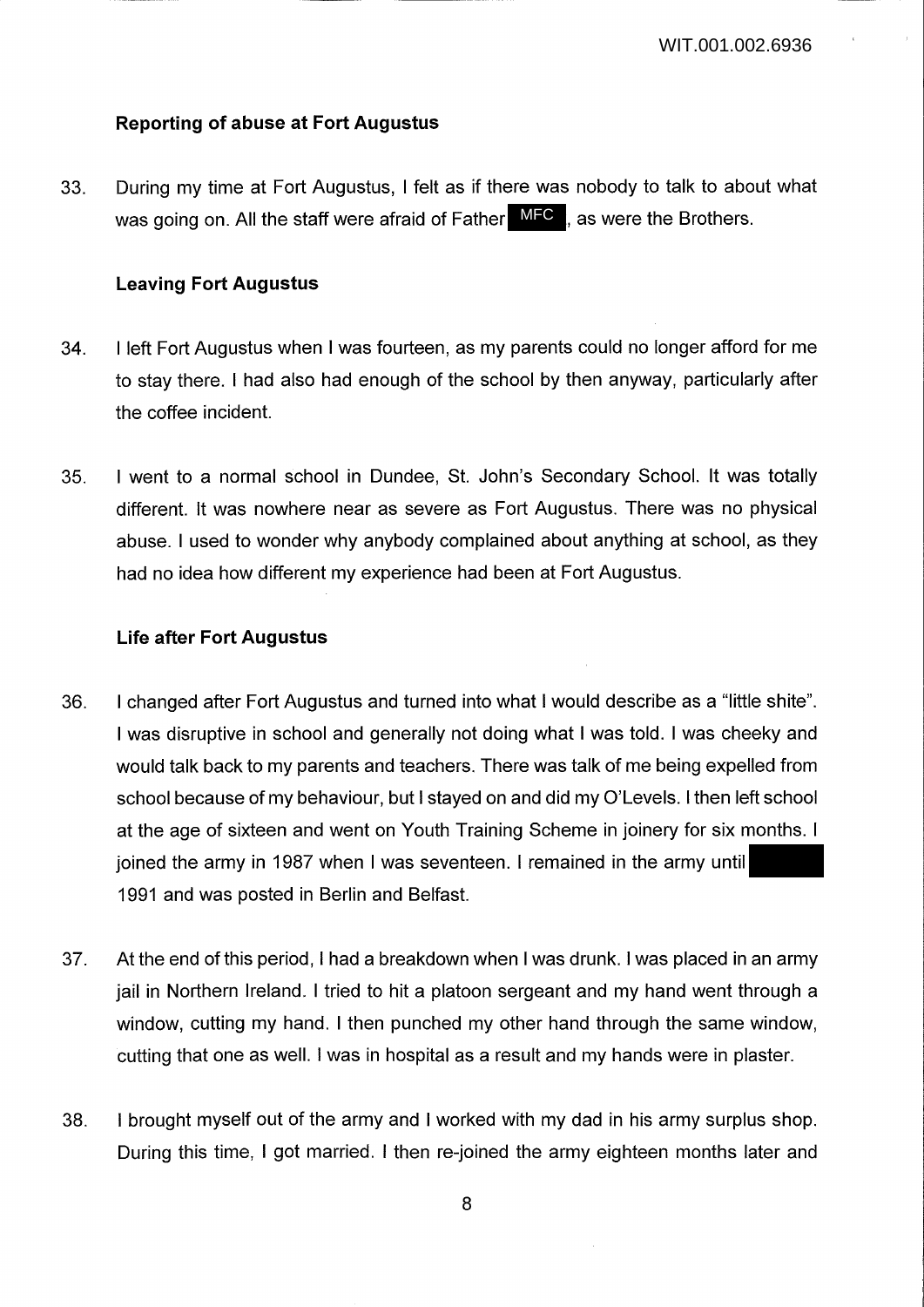was posted in Hong Kong. After a year, I came back and was again posted in Northern Ireland. When I came out of the Army for a second time, I had my own army surplus business in Aberdeen for two or three years, but it wasn't successful.

- 39. I moved into sales jobs and started selling gas and electricity. I worked for my dad again in his shop and then we emigrated to Australia in 2007. There was an opportunity to do well out there, because of the de-regulation of energy. However, this was not a successful time for me and I came back to Scotland. I am currently working as an energy adviser to companies.
- 40. Going to Australia is typical of how I move from job to job at the drop of a hat. I have never had long term jobs and am always jumping at other opportunities. I was diagnosed with depression in Australia. I saw a psychologist at the time, but I never mentioned anything about what had happened all those years ago at Fort Augustus. I had attempted to block it out of my head.
- 41. I'm still married and we have twin daughters.

#### **Impact**

- 42. When I was in the Army, I was posted to Northern Ireland. I didn't want to go because I didn't trust my wife to be faithful. I had a lack of trust in people because of Fort Augustus. In relationships, I was always nervous around the subject of sex. It caused issues within my marriage. I'm not sure, but that could stem back to what happened with the
- 43. When it comes to my daughters, I'm always worried that I will turn into a bully like Father  $MFC$  I have a fear of this because of my past.
- 44. I started to drink heavily. I couldn't just have one or two drinks, I had to drink until I was completely drunk. I did that frequently. I'm not sure of the exact reason for this, but looking back it might have been to block out my childhood. My drinking has got

9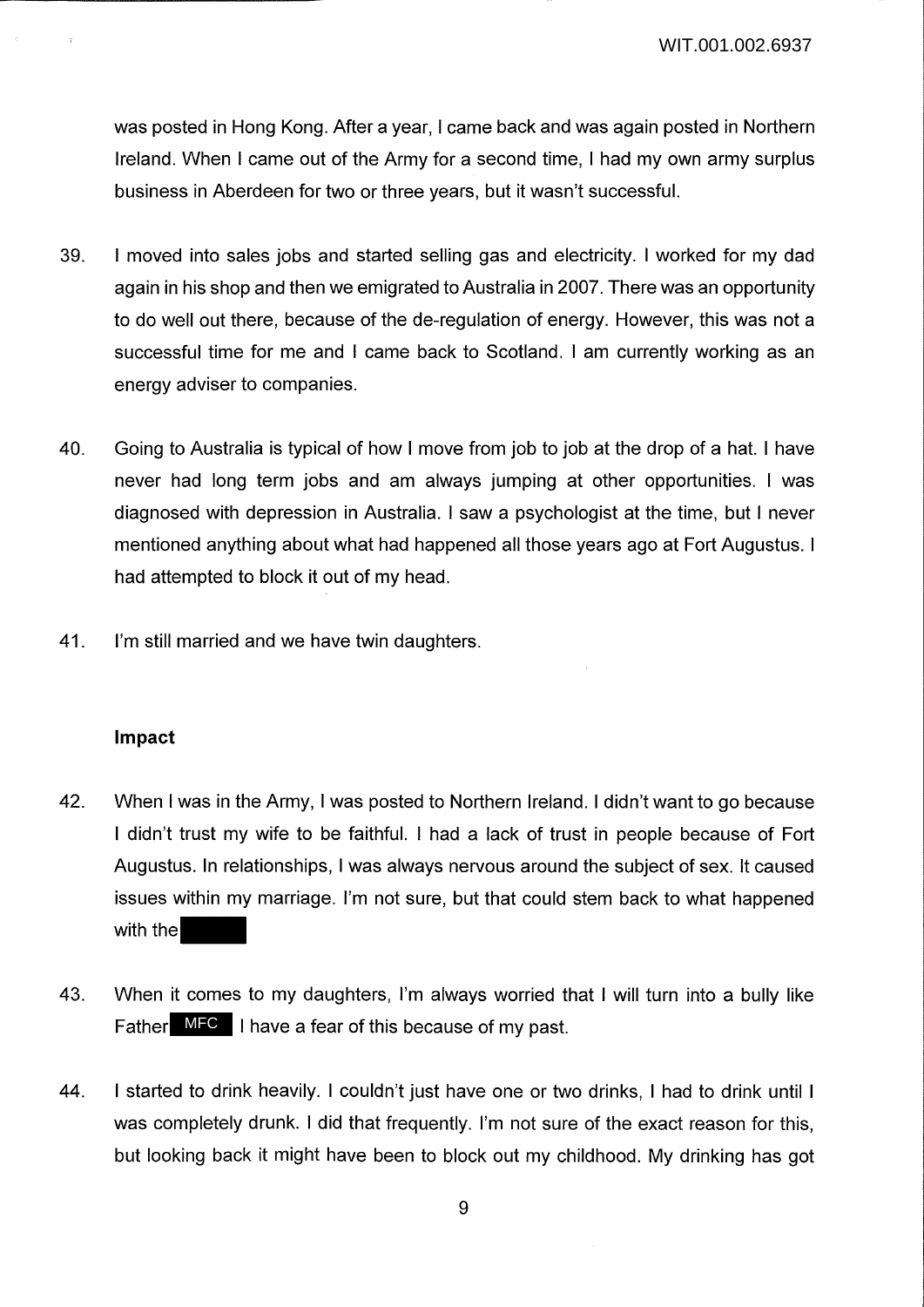gradually worse over the years. I have a weekend cocaine habit, which I have had since I came out of the army. I feel as though I have never dealt with my problems properly and got to the root of them. I think that keeping it to myself has not helped this.

- 45. My sleep has always been poor. I've had several periods of depression in my life, particularly since 2010. I have been receiving therapy for my depression. I have terrible times when I am feeling down and I will be driving along the road and have thoughts of suicide. I have also taken overdoses in the past.
- 46. I have a recurring dream that we are having a school reunion at Fort Augustus. Everyone is there and knows that I have spoken to the police about Father MFC Father  $MFC$  comes into the room and puts his hand on my shoulder and speaks softly in my ear, which terrifies me.
- 47. I was in my father's shop in 2014 when a man came in who looked exactly like Father . He had a bald head and glasses. I had a complete panic attack and was struggling to breathe. MFC
- 48. Until recently, I never told anybody about my past as I was too embarrassed. I felt guilty and that it might have been my fault. I didn't want to tell my parents as they would feel guilty for sending me there in the first place. I didn't want to hurt their feelings. I thought it was my stuff and I had to deal with it.
- 49. Since being in Fort Augustus, I have believed that if I am bad, something terrible will happen as that is God's way. For instance, when I was younger I would believe that if I had a bad game of football, it was because I had been misbehaving. Even now, as a grown up, I believe that something terrible will happen if I have done something wrong. I have issues of not being good in pressurised or confrontational situations, either at home or at work. I tend to beat myself up and get down and blame myself very easily.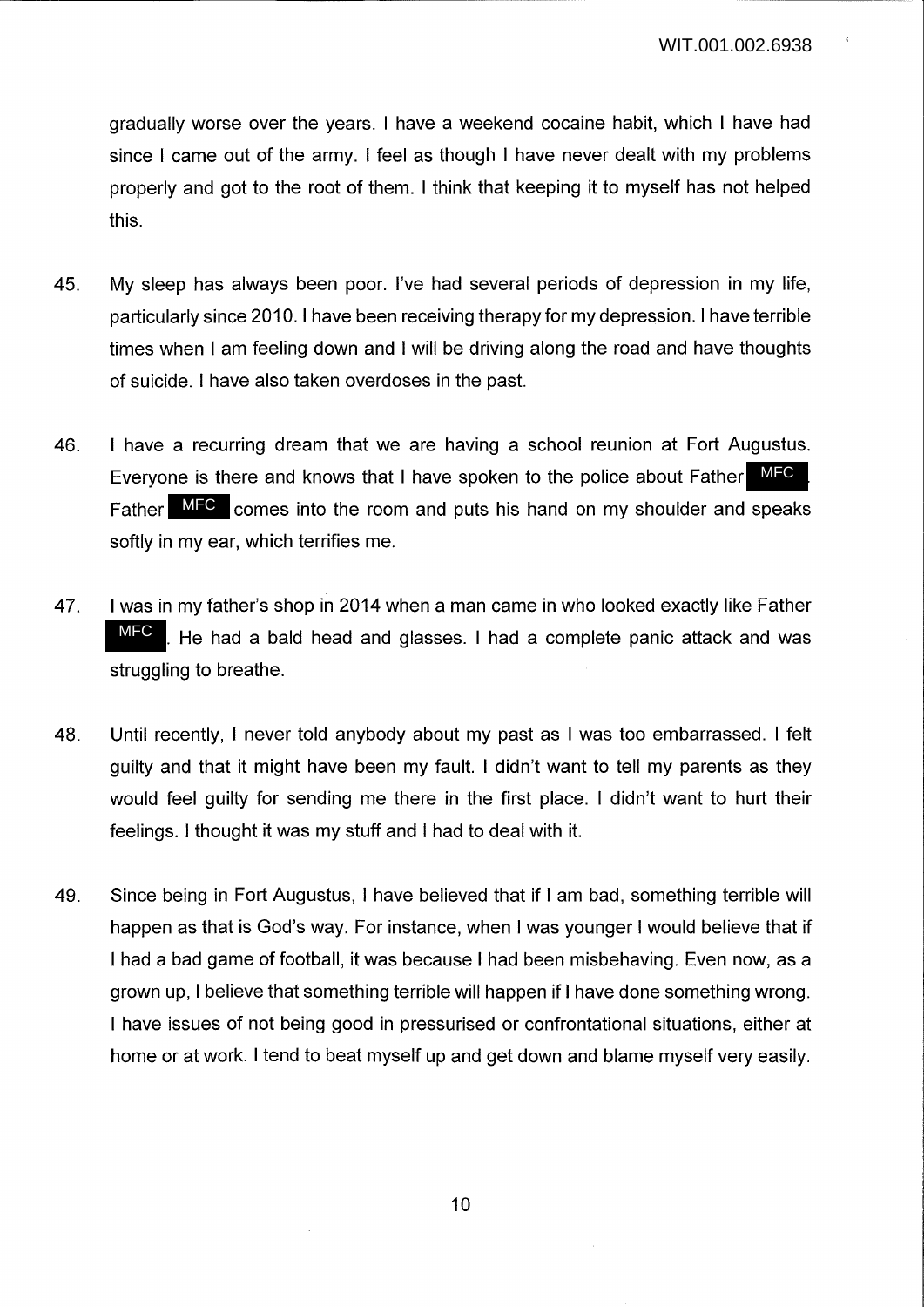WIT.001.002.6939

#### **Reporting of Abuse**

- 50. In 2013, I saw a programme called Sins of our Fathers. It was about Fort Augustus. It was a complete shock to me when I saw it. My dad approached me and asked what had gone on at the school when I had boarded there. I told him that I would just get belted and nothing more. At the time, I hadn't even told my wife what had really been going on. I built up the courage to tell my mate and then I realised that I had to tell my parents and my wife. I did tell them.
- 51. There is a link to a police investigation. I have phoned the police in Inverness off my own bat. I gave a statement at Bell Street Police Station in Dundee. I then began to find out more and more information about Fort Augustus. I went to see a support worker at Victim Support through the police in Dundee.
- 52. Whilst going through the process with the police, they told me about compensation that I would be entitled to. I was more interested in getting it off my chest and trying to deal with the issues of drinking and depression that I had. However, I went to a firm of local solicitors called Bells. They recommended Switalskis, who are dealing with the case.
- 53. The police have told me that Father  $\overline{M}$  is currently in Canada and that they are trying to extradite him **My case at Switalskis has been put on hold** until that occurs. I am hoping that a successful conclusion to the case will help me to take steps towards feeling better about myself and moving on with my life. I think that the more I speak about it, the more I am able to cope better with my life as I am still being affected by Fort Augustus to this day.
- 54. I came forward to the police as an opportunity to get things off my chest and try to take steps towards moving on. However, since coming forward, I am still suffering from recurring nightmares and flashbacks. I sometimes get suicidal thoughts. I think coming forward has helped me. It has made me feel more open about things, now that other people know, especially my parents and wife.

11